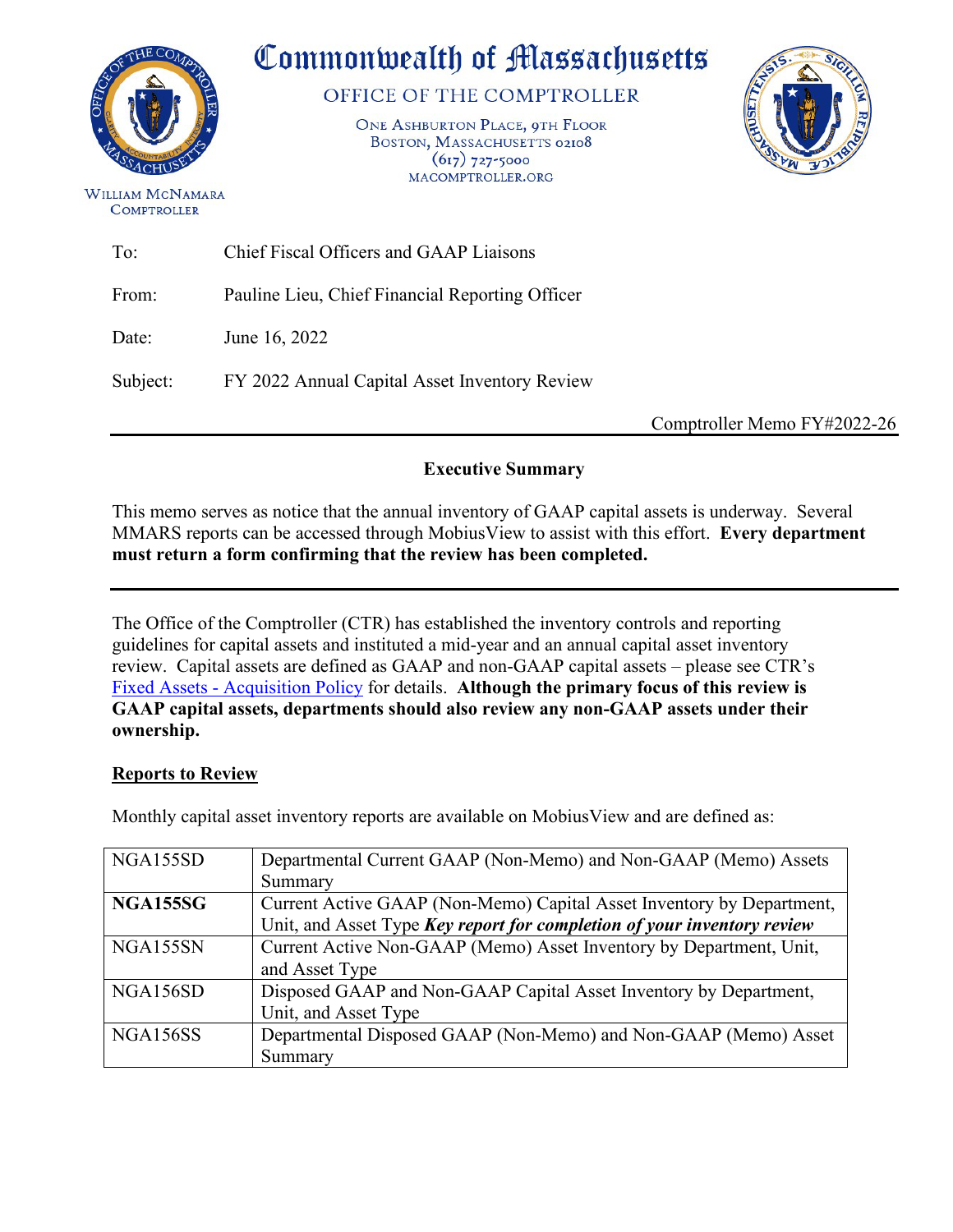Comptroller Memo FY2022-26 FY 2022 Annual Capital Asset Inventory Review June 16, 2022 Page 2

Review of the GAAP capital assets can be completed by utilizing capital asset inventory report **NGA155SG found on MobiusView:**

#### **[https://mobiusview.prod2.tss.mass.gov:8443/mobius/MVLogin.html.](https://mobiusview.prod2.tss.mass.gov:8443/mobius/MVLogin.html)**

This report reflects departmental GAAP capital asset inventory as of **06/30/2022 and will be available the first week in July.** 

To assist departments in reconciling their capital assets MobiusView report, the Commonwealth Information Warehouse contains the following view: dbo\_m\_fa\_fixed\_assets\_history. This view is updated monthly in accordance with the MMARS source table and will mirror MobiusView capital assets reports NGA 155\* and NGA 156\*. The Commonwealth Information Warehouse standard security applies to this view.

#### **Questions to Answer**

Please review and reconcile the report with your inventory for any capital asset additions, disposals, or transfers your department has processed and answer the following review questions:

- 1. *Asset Additions:* Does the current NGA155SG reflect all GAAP capital assets acquired or constructed by your department year to date? If not, please provide details.
- 2. *Asset Deletions:* Does the current NGA155SG reflect disposals made prior to June 30, 2022? If not, please provide detail.
- 3. *Asset Transfer:* Was a capital asset transferred from your department to another department during the fiscal year reflected on the NGA155SG?
- 4. *Asset Not in Service:* Are there any assets listed on the current NGA155SG that are no longer in service? If so, please provide details.

By the middle of July, the annual capital spending reviews will be sent to departments that have expended capital funds during FY 2022. The capital spending review complements this capital asset inventory review. The purpose of the spending review is to help departments assure capital spending which relates to capital assets has been properly captured in the MMARS capital asset system.

#### **Browser Compatibility**

**Please note that the Internet Explorer browser is no longer available. Therefore, you will need to launch Microsoft Edge to access PartnerNet. Instructions on how to launch Edge in Internet Explorer Mode are attached.**

#### **PartnerNet**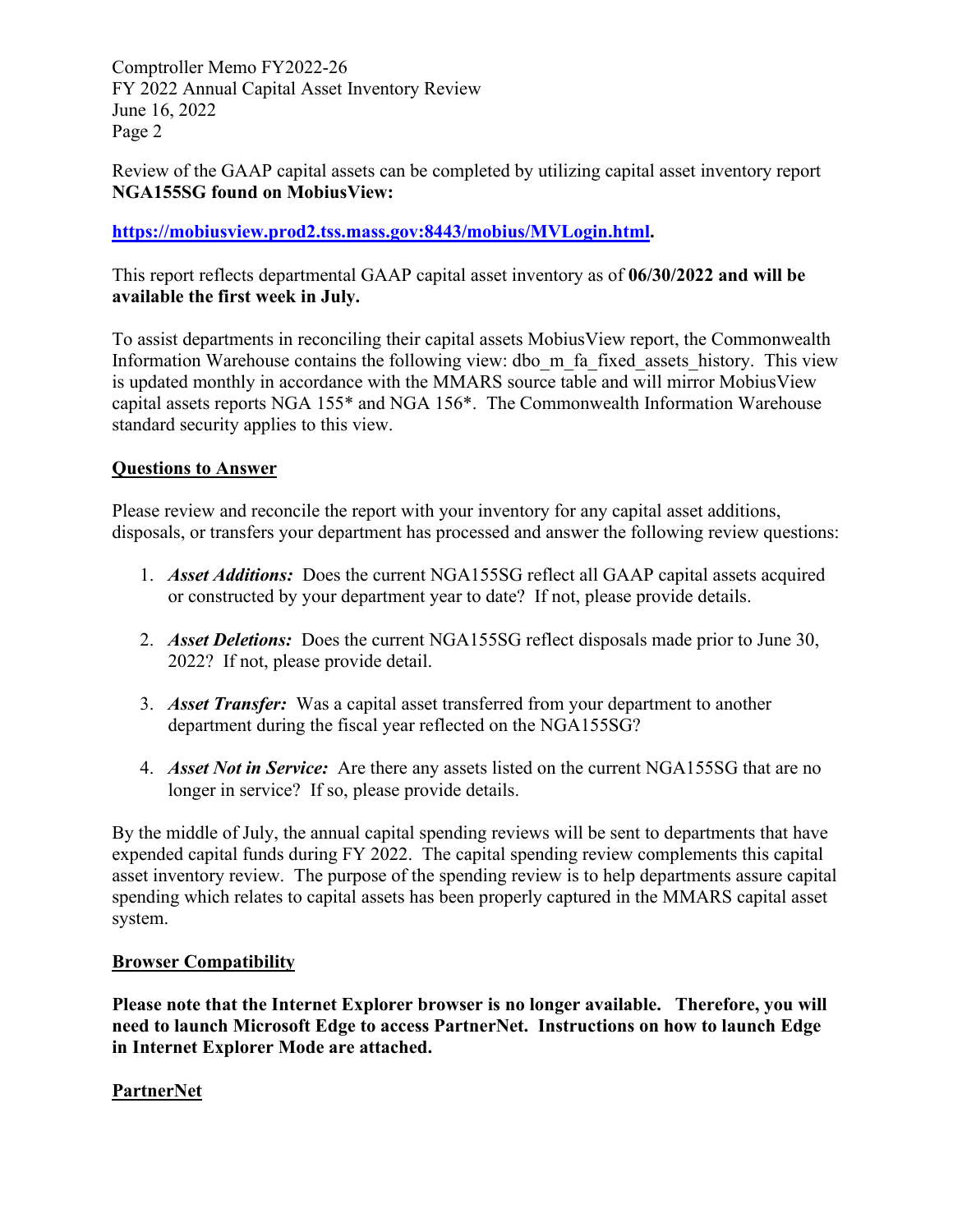Comptroller Memo FY2022-26 FY 2022 Annual Capital Asset Inventory Review June 16, 2022 Page 3

Please complete the confirmation form located in the General Outbound (Common Access) section of PartnerNet [https://ctrpartnernet.ctr.state.ma.us/PartnerNet/Public/Login.aspx.](https://ctrpartnernet.ctr.state.ma.us/PartnerNet/Public/Login.aspx) Include any variances identified in the review, and return it no later than **July 29, 2022,** by uploading it to CTR's General Inbound Box on PartnerNet. [Instructions for using PartnerNet](#page-6-0) to upload and complete the confirmation form are included. **Note**: **The confirmation form should be uploaded to PartnerNet even if your department currently has no inventory.**

All CFOs and GAAP Liaisons have access to upload the confirmation form to PartnerNet. CFOs can designate other department personnel to upload the Inventory Confirmation Form on PartnerNet. Department Security Officers can request access for additional users by submitting a [PartnerNet Security Request Form.](https://www.macomptroller.org/wp-content/uploads/form_partnernet-security.docx) Requests to access PartnerNet to upload the confirmation form will be processed as soon as possible.

#### **Further Assistance**

For further assistance, please contact Christine Bender, Capital Asset Analyst at [christine.bender@mass.gov](mailto:christine.bender@mass.gov) or Pauline Lieu, Chief Financial Reporting Officer at [pauline.lieu@mass.gov.](mailto:pauline.lieu@mass.gov)

Enc.: Instructions

PartnerNet Browser Best [Practices Using Edge in Internet Explorer Mode](#page-3-0) PartnerNet [Instructions](#page-6-0) Capital Asset Inventory Annual Review Form

cc: Payroll Directors Security Officers Internal Distribution General Counsels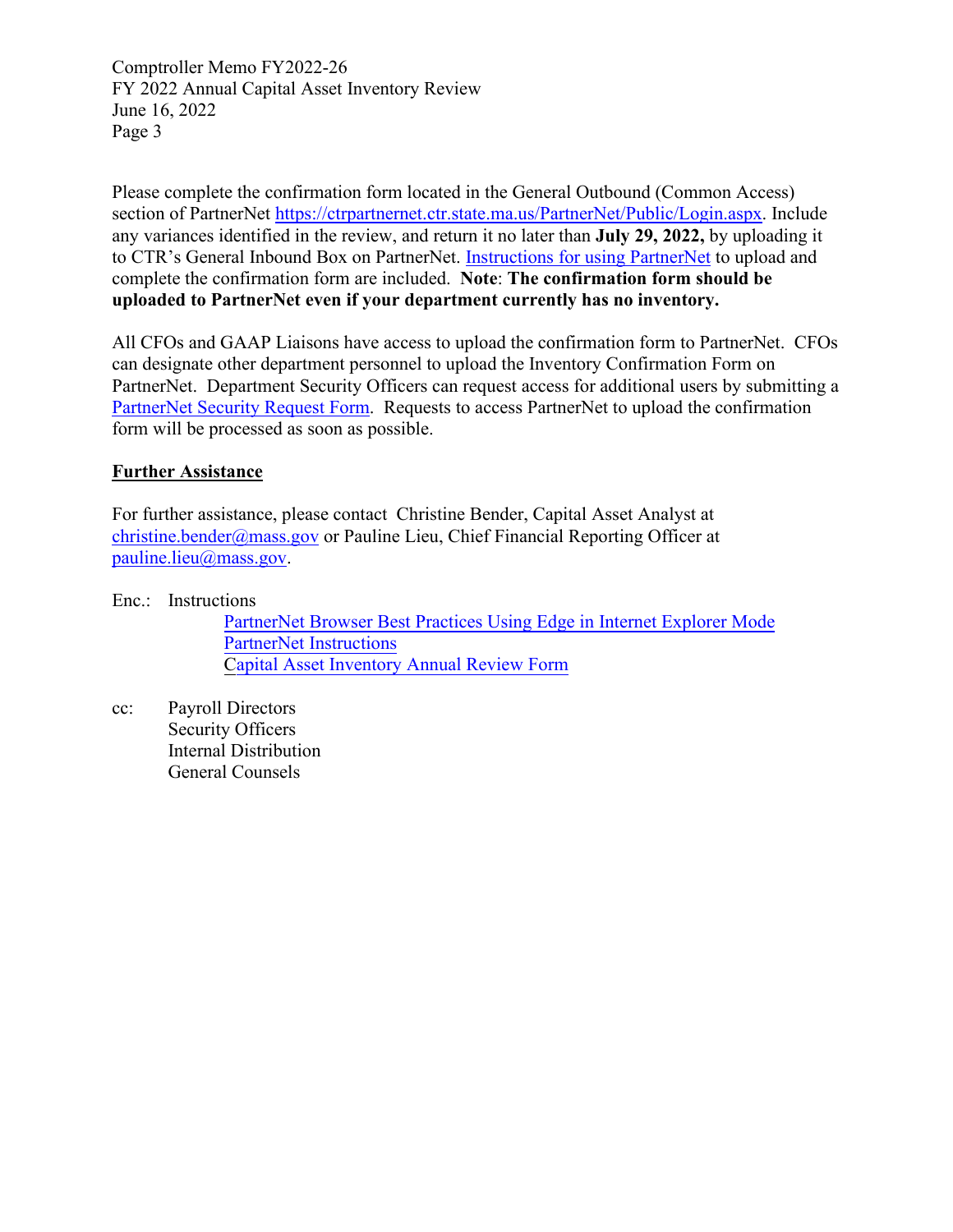## **PartnerNet Browser Best Practices Using [Edge in Internet](#page-3-0)  [Explorer Mode](#page-3-0)**

1. Launch the **Microsoft Edge** browser

<span id="page-3-0"></span>

- 2. Select the 3 dots ellipsis menu
- 3. Select "**Settings**"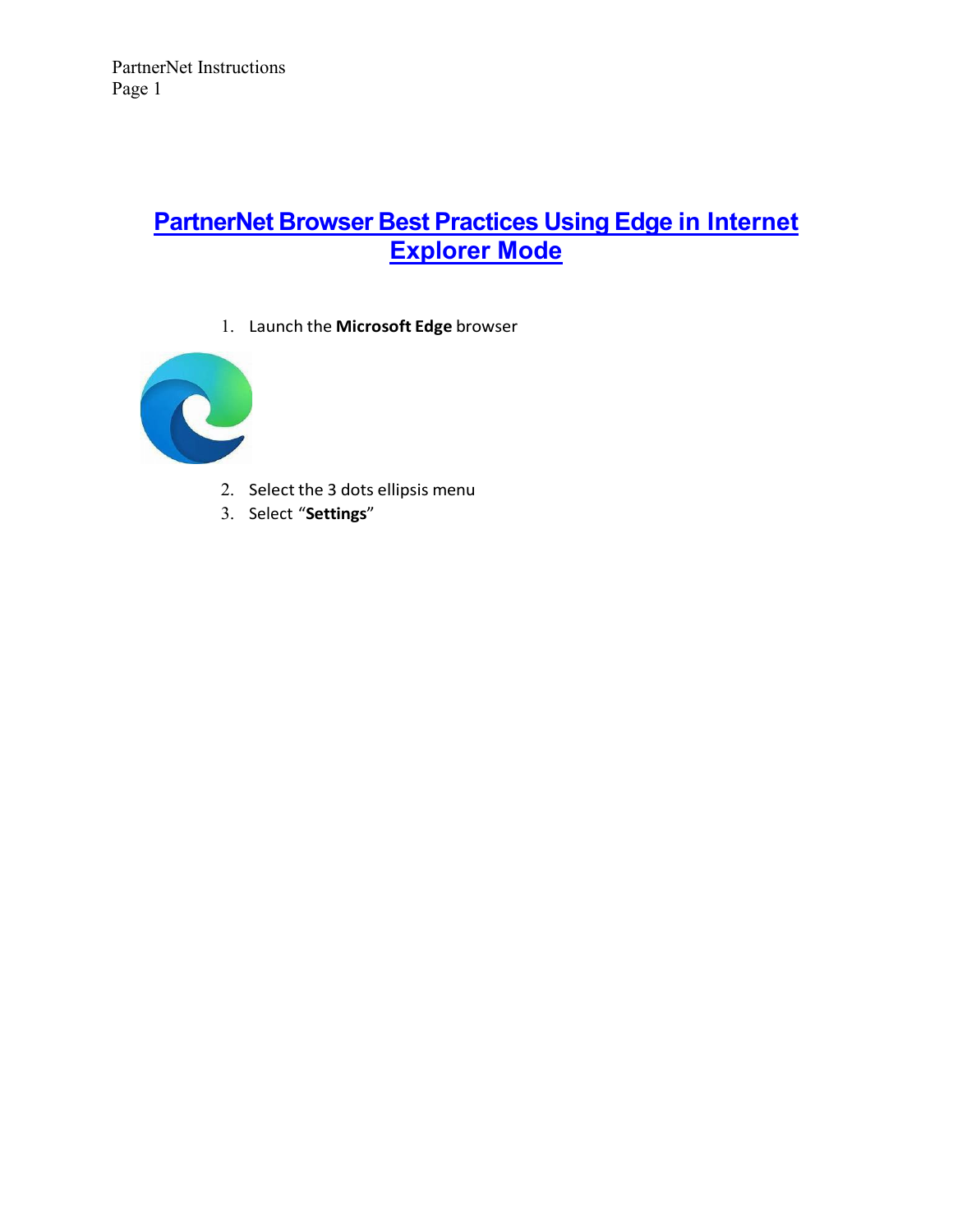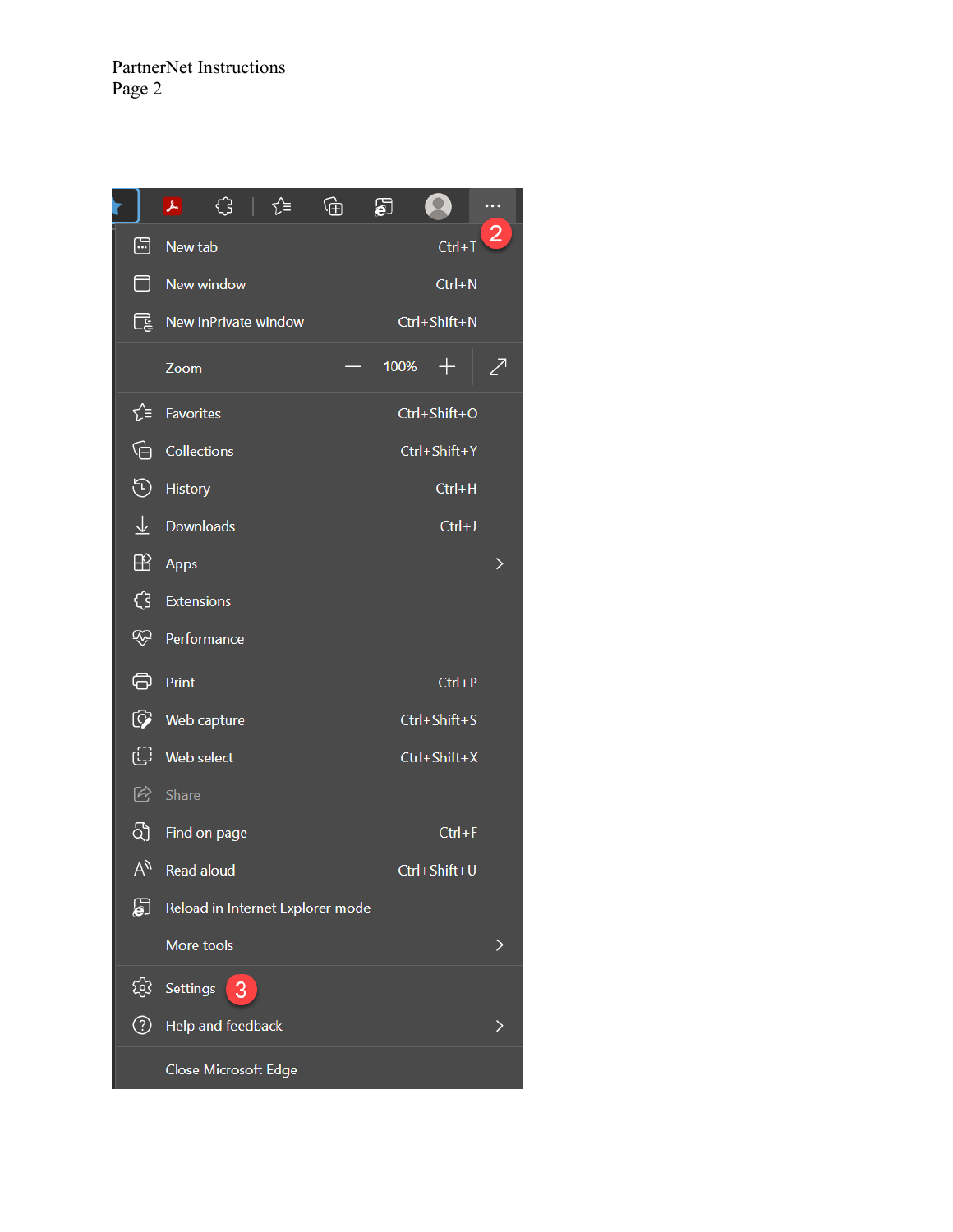- 4. Select "**Default Browser**" on the left.
- 5. "**LetInternet Explorer Open in Microsoft Edge**". Set to "**Incompatible sites only (recommended)"**
- 6. **"Allow sitesto be reloaded in Internet Explorer mode"**. Set to "**Allow**"
- 7. **"Internet Explorer mode pages"** Select "**Add"**



- 8. Copy and paste the PartnerNet URL into the "**Add a Page"** window [https://ctrpartnernet.ctr.state.ma.us/PartnerN](https://ctrpartnernet.ctr.state.ma.us/PartnerNet/Public/Login.aspx) [et/Public/Login.aspx](https://ctrpartnernet.ctr.state.ma.us/PartnerNet/Public/Login.aspx)
- 9. Select "**Add"**
- 10. Select "**Restart"**
- 11. Relaunch the Edge browser and go to PartnerNet.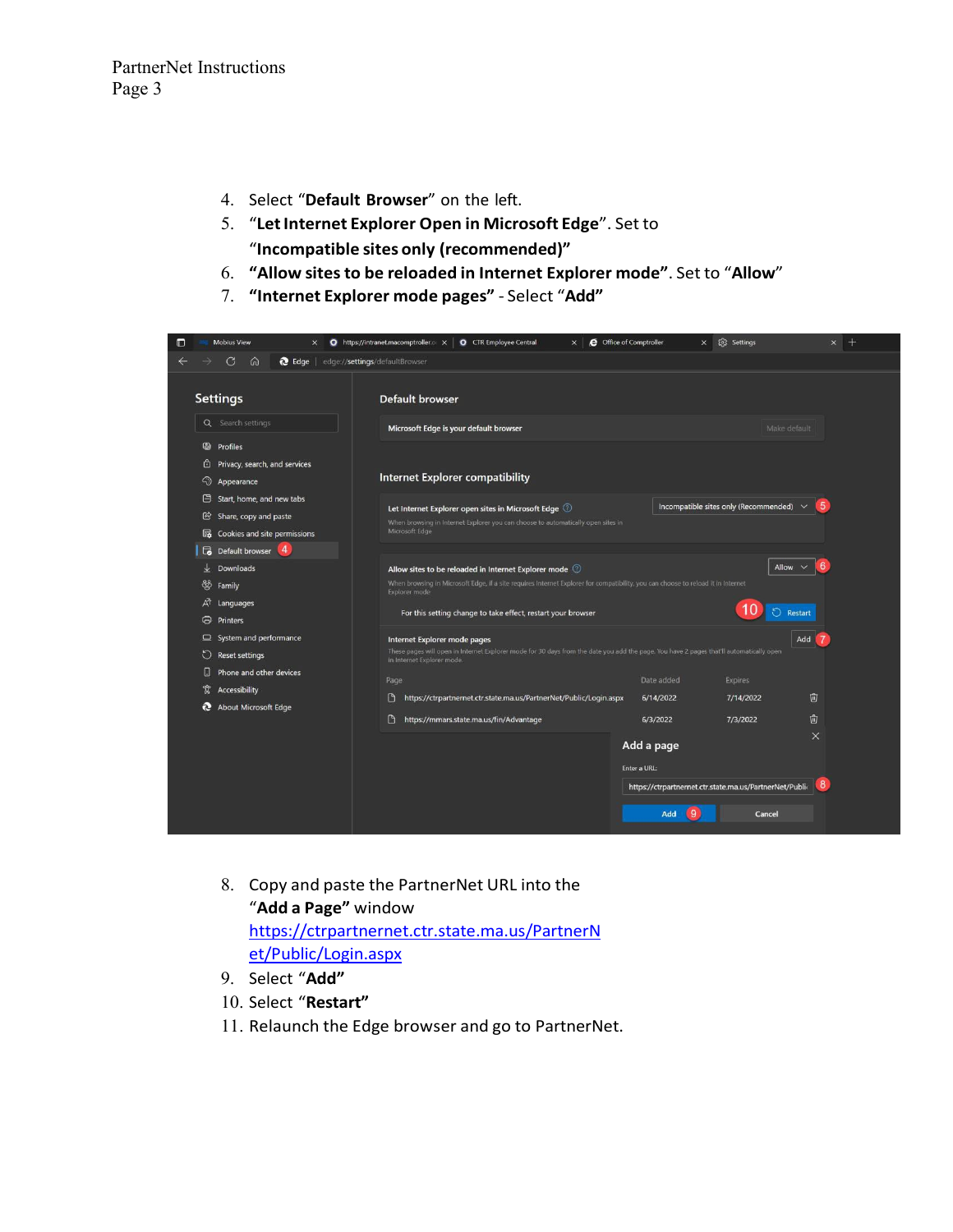PartnerNet Instructions Page 4

#### <span id="page-6-0"></span>**Access PartnerNet from the Office of the Comptroller's Webpage: [www.macomptroller.org](http://www.macomptroller.org/) using EDGE**

Click on State Employee Intranet

|                  |                                                                   |              |                                    |                     |              | Q                           | <b>MASS.GOV</b>           | <b>CONTACT</b> | $\Delta_{\rm c}$ |
|------------------|-------------------------------------------------------------------|--------------|------------------------------------|---------------------|--------------|-----------------------------|---------------------------|----------------|------------------|
|                  | OFFICE OF THE COMPTROLLER<br><b>COMMONWEALTH OF MASSACHUSETTS</b> |              |                                    |                     |              |                             | STATE EMPLOYEE INTRANET & |                |                  |
| Key<br>Documents | <b>Resources for</b><br>Departments                               | $\checkmark$ | Reports and<br><b>Publications</b> | <b>CTR</b><br>Cyber | <b>CTHRU</b> | <b>CTR</b><br>Announcements |                           | About $\sim$   |                  |

**Scroll down to Applications and click on PartnerNet (must be in Microsoft Edge in compatibility mode)** 

| <b>HR/CMS</b>                             |
|-------------------------------------------|
| <b>Commonwealth Information</b>           |
| Warehouse (CIW)                           |
| <b>CIW Web Portal</b>                     |
| PartnerNet [Must use Microsoft Edge in    |
| <b>Compatibility Mode]</b>                |
| <b>Liability Management and Reduction</b> |
| Fund (LMRF) System                        |
| <b>COMMBUYS</b>                           |
| Vendor Lookup                             |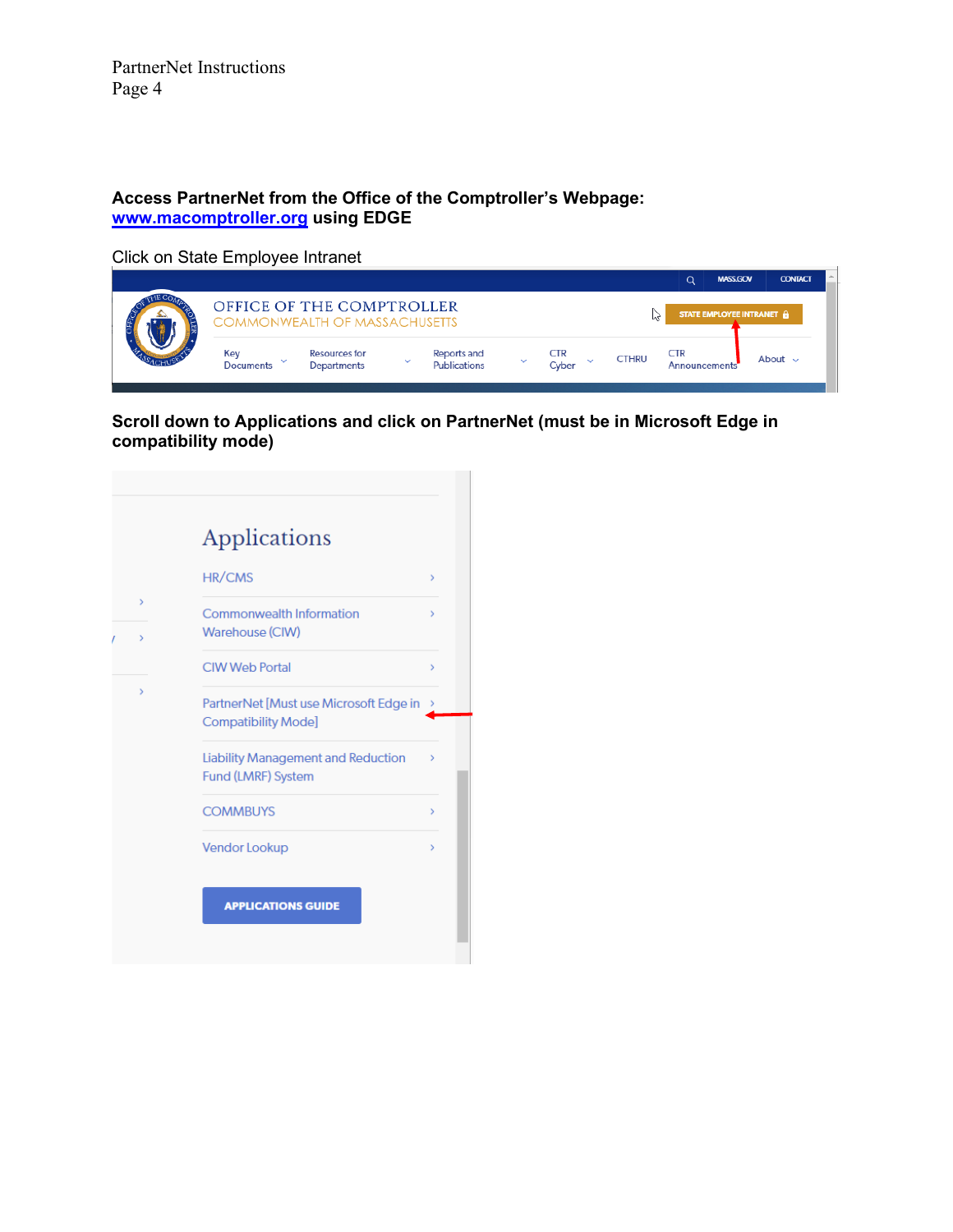

Returning users, type in your assigned USER ID (UAID) and password and proceed to Page 2.

First time users, see your Department Security Officer (DSO) for your password, then press the GO button.

You will be guided to your "My Profile" page where you will be prompted to update your password and select a secret security question and answer. These are used with the "Forgot Password" feature.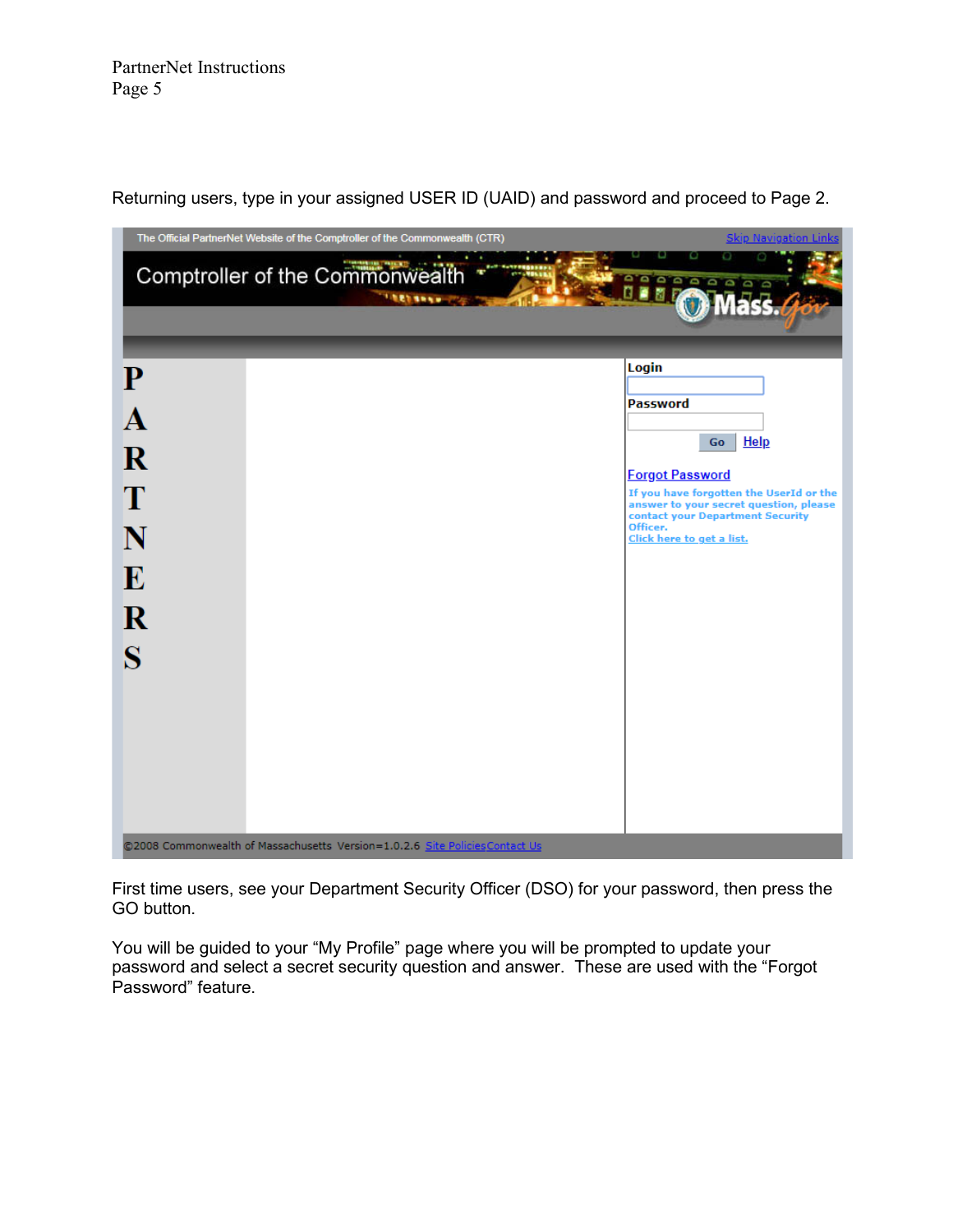### **Capital Asset Inventory Download Instructions**

1) In Outbound from CTR (Common Access), click on the **General Outbound** dropbox.



- 2) The CTR\_FY Mid-year or Annual Confirmation form will be listed.
- 3) Click **Save** in the "File Download Window"
- 4) Choose a location on your computer or network to save the file. The file should be saved as **Annual Inventory\_(your dept alpha code).xls. For example: Annual Inventory\_CTR.xls.** Please adhere to your local Network policies to determine the save location.
- 5) Once the inventory has been confirmed, navigate to the saved document on your computer or network and open it. Complete the confirmation form and upload it to the **General Inbound Dropbox**.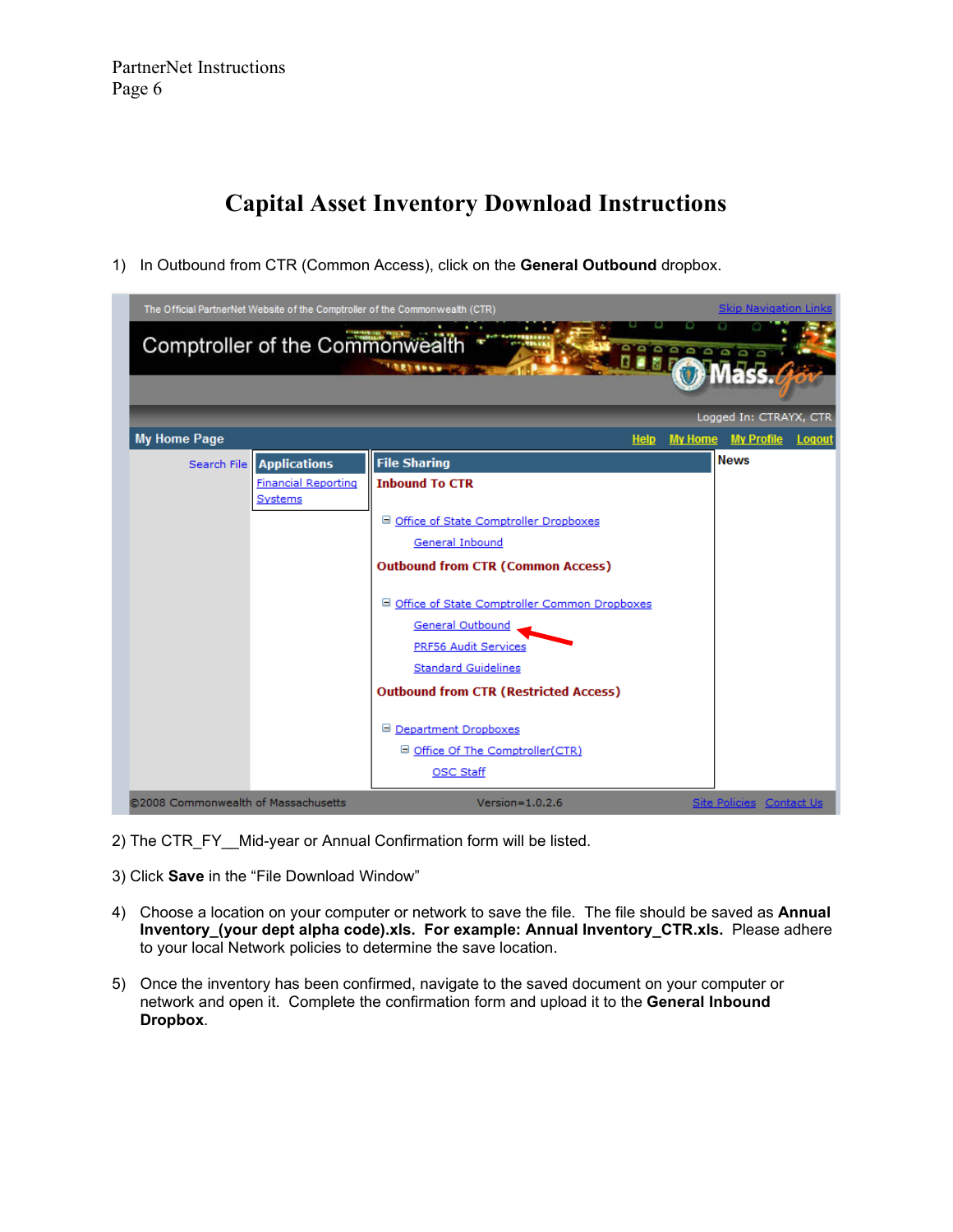PartnerNet Instructions Page 7

## **Capital Asset Inventory Upload Instructions**

- 1) Once you have finished editing the file, **Save** and **Close**.
- 2) Return to PartnerNet. At Inbound to CTR, click the **General Inbound** Drop box.

|                                     | Comptroller of the Commonwealth                                     | The Official PartnerNet Website of the Comptroller of the Commonwealth (CTR)<br><b>ARTHURS</b>                                                                                                                                                                                                                                                                                                                                     | e a a a a a a a a | <b>Skip Navigation Links</b><br>Logged In: CTRAYX, CTR |               |
|-------------------------------------|---------------------------------------------------------------------|------------------------------------------------------------------------------------------------------------------------------------------------------------------------------------------------------------------------------------------------------------------------------------------------------------------------------------------------------------------------------------------------------------------------------------|-------------------|--------------------------------------------------------|---------------|
| My Home Page                        |                                                                     | <b>Help</b>                                                                                                                                                                                                                                                                                                                                                                                                                        | <b>My Home</b>    | <b>My Profile</b>                                      | <b>Logout</b> |
| Search File                         | <b>Applications</b><br><b>Financial Reporting</b><br><u>Systems</u> | <b>File Sharing</b><br><b>Inbound To CTR</b><br>□ Office of State Comptroller Dropboxes<br><b>General Inbound</b><br><b>Outbound from CTR (Common Access)</b><br>□ Office of State Comptroller Common Dropboxes<br><b>General Outbound</b><br>PRF56 Audit Services<br><b>Standard Guidelines</b><br><b>Outbound from CTR (Restricted Access)</b><br>□ Department Dropboxes<br>□ Office Of The Comptroller(CTR)<br><b>OSC Staff</b> |                   | <b>News</b>                                            |               |
| @2008 Commonwealth of Massachusetts |                                                                     | $Version = 1.0.2.6$                                                                                                                                                                                                                                                                                                                                                                                                                |                   | <b>Site Policies Contact Us</b>                        |               |

3) Click the **Upload Files** link.